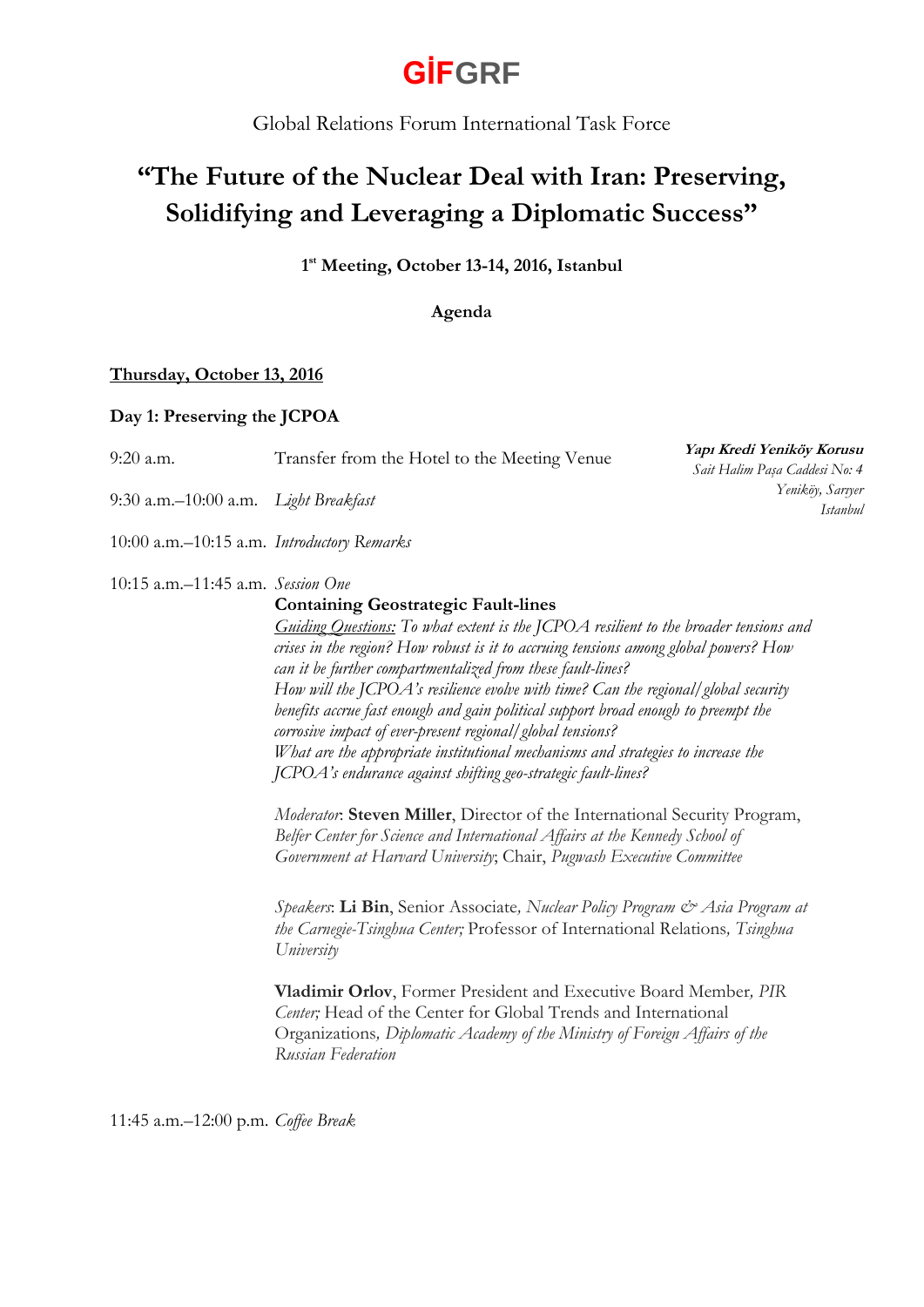### 12:00 p.m. –1:30 p.m. *Session Two*

#### **Domestic Political Dynamics**

*Guiding Questions: In what ways can the domestic political dynamics of the US and Iran as well as Saudi Arabia and Israel undermine the JCPOA? Are there ways to shift the JCPOA away from the central rifts of domestic politics and interest groups in these countries?* 

*If forces opposing the JCPOA gain traction, which governmental or non-governmental (civil society, media etc) mechanisms can slow down hasty political action, prevent escalation and allow time for reasoned decision-making? Given the JCPOA's technical, yet politicizable nature, how important is public perception of the deal? What is the most constructive approach to inform the public debate?* 

*Moderator*: **Yaşar Yakış**, Ambassador (Ret.); Former Minister of Foreign Affairs

*Speakers*: **Nasser Hadian Jazy**, Professor of Political Science*, Faculty of Law and Political Sciences at the University of Tehran*

**David Menashri**, Professor Emeritus, *Tel Aviv University;* Senior Research Fellow*, Alliance Center for Iranian Studies and Dayan Center for Middle Eastern and African Studies at Tel Aviv University*

**Gary Samore**, Executive Director for Research*, Belfer Center for Science and International Affairs at the Kennedy School of Government at Harvard University;*  Former White House Coordinator for Arms Control and Weapons of Mass Destruction

1:30 p.m.–2:30 p.m. *Lunch*

#### 2:30 p.m.–4:00 p.m. *Session Three*

### **Economic Factors**

*Guiding Questions: To what extent can economic interests undermine the JCPOA? Are there sub-national economic interest groups, especially in Iran, adversely affected by the deal that can undermine the deal and how can their negative impact be contained? How can the current entangled state of the sanctions be streamlined and rationalized? Or is the current complexity of the sanctions regime a reflection of the underlying political disputes and tenuous compromise in the US?* 

*Are there latent tensions and rivalries within the P5+1 about the pace and orientation of Iran's economic integration with the world economy? Can such tensions undermine collective resolve about the JCPOA in general and about snapback sanctions in particular? Which mechanisms can be put in place to prevent such a dynamic? How critical are oil and gas prices for the future of the JCPOA? Would higher prices fuel anxieties about Iran's economic power; would low prices lead to a general disillusionment within Iran?*

*Moderator*: **Rakesh Sood**, Ambassador (Ret.); Former Special Envoy of the Prime Minister for Disarmament and Non-Proliferation Issues

*Speakers*: **Memduh Karakullukçu**, Vice-Chairman and President*, Global Relations Forum*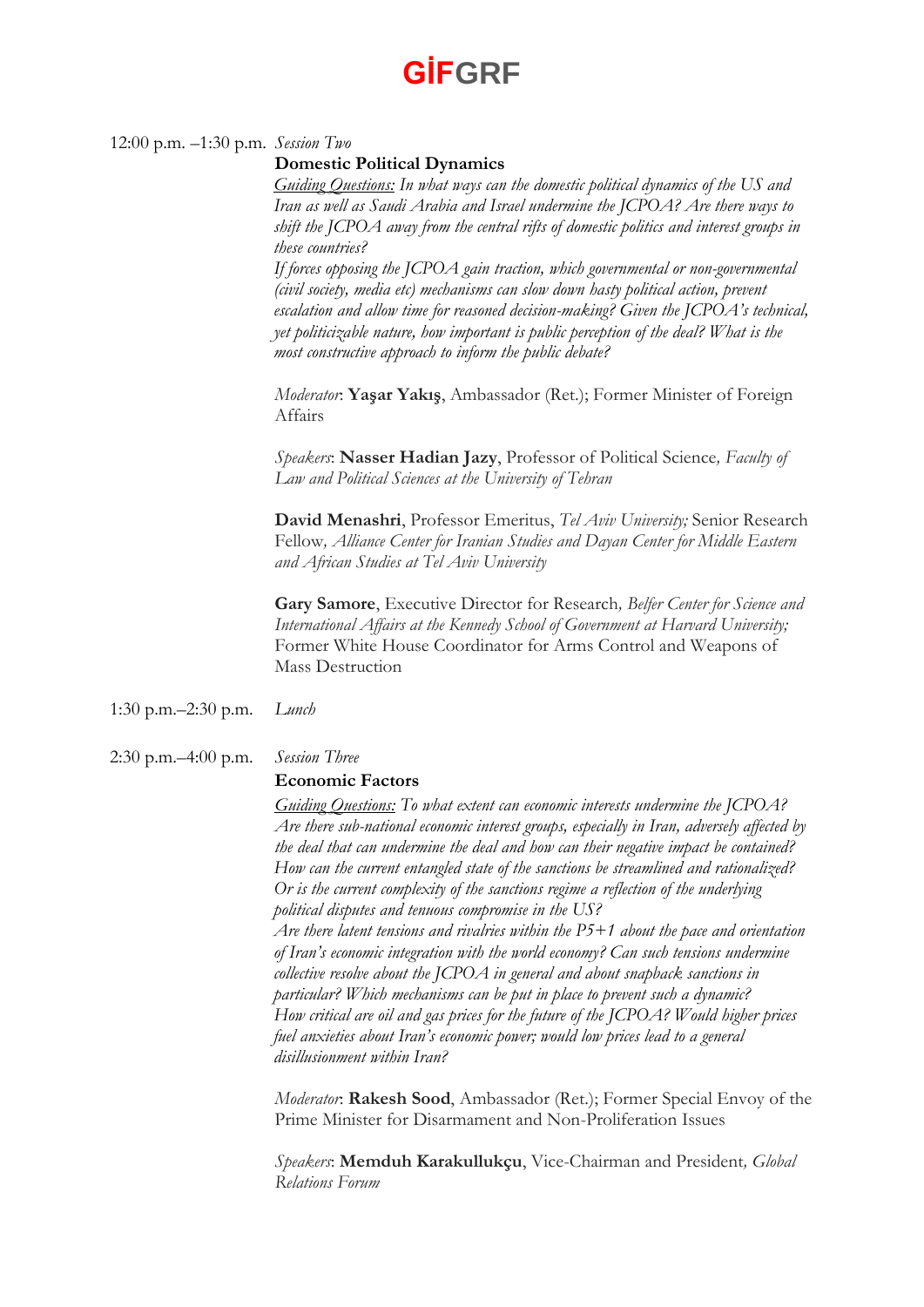**Steven Miller**, Director of the International Security Program*, Belfer Center for Science and International Affairs at the Kennedy School of Government at Harvard University;* Chair*, Pugwash Executive Committee*

- 4:00 p.m.–4:15 p.m. *Coffee Break*
- 4:15 p.m.–5:00 p.m. **Final Thoughts** *Are there other factors or potential scenarios that could trigger the unravelling of the JCPOA? How can they be prevented or their impact contained?*
- 5.00 p.m. Transfer to the Grand Tarabya Hotel
- 5.00 p.m.–7:30 p.m. Free Time
- 7:30 p.m.–9:30 p.m. *Dinner and Discussion*

**Hotel Grand Tarabya Tarabya Meeting Room** *Yeniköy, Sarıyer Istanbul*

### **Friday, October 14, 2016**

### **Day 2: Building on the JCPOA**

| $9:20$ a.m.                          | Transfer from the Hotel to the Meeting Venue                                                                                                                                                                                                                                                                                                                                                                                                                                                                                                                                                                                                                                                                                 | Yapı Kredi Yeniköy Korusu<br>Sait Halim Paşa Caddesi No: 4 |
|--------------------------------------|------------------------------------------------------------------------------------------------------------------------------------------------------------------------------------------------------------------------------------------------------------------------------------------------------------------------------------------------------------------------------------------------------------------------------------------------------------------------------------------------------------------------------------------------------------------------------------------------------------------------------------------------------------------------------------------------------------------------------|------------------------------------------------------------|
| 9:30 a.m.–10:00 a.m. Light Breakfast |                                                                                                                                                                                                                                                                                                                                                                                                                                                                                                                                                                                                                                                                                                                              | Yeniköy, Sartyer<br><i>Istanbul</i>                        |
| 10:00 a.m.-11:30 a.m. Session Four   |                                                                                                                                                                                                                                                                                                                                                                                                                                                                                                                                                                                                                                                                                                                              |                                                            |
|                                      | Leveraging the JCPOA Laterally: Broader<br>Cooperation for Regional/Global Security<br>Guiding Questions: Is there scope for building on the momentum of the JCPOA to start<br>negotiations in other security domains like cyber, maritime or even missile capabilities?<br>If formal lateral expansion of the JCPOA's momentum into other security domains is<br>not viable at this stage, are there confidence building measures that might set the ground<br>for such efforts at a later date?<br>Although there is currently much skepticism and opposition to the JCPOA in the<br>region, could the new strategic configuration, once settled, open new pathways for<br>contemplating a broader regional security deal? |                                                            |
|                                      | Moderator: Hikmet Çetin, Former Speaker of the Turkish Grand National<br>Assembly; Former Minister of Foreign Affairs; Former NATO Senior<br>Civilian Representative in Afghanistan<br>Speakers: Vladimir Orlov, Former President and Executive Board<br>Member, PIR Center; Head of the Center for Global Trends and<br>International Organizations, Diplomatic Academy of the Ministry of Foreign<br>Affairs of the Russian Federation                                                                                                                                                                                                                                                                                     |                                                            |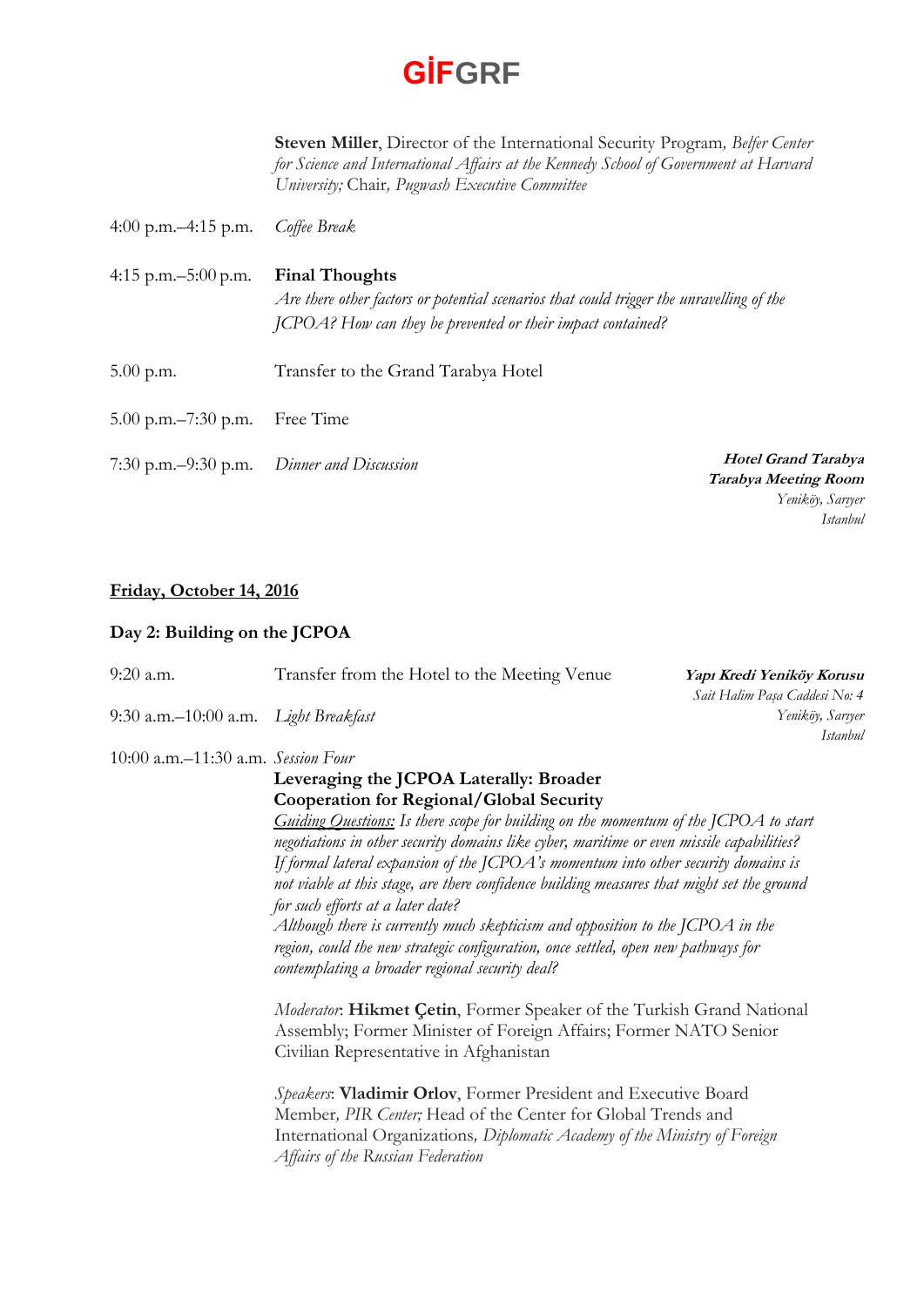**Gary Samore**, Executive Director for Research*, Belfer Center for Science and International Affairs at the Kennedy School of Government at Harvard University;*  Former White House Coordinator for Arms Control and Weapons of Mass Destruction

**Rakesh Sood**, Ambassador (Ret.); Former Special Envoy of the Prime Minister for Disarmament and Non-Proliferation Issues

11:30 a.m.–11:45 a.m. *Coffee Break*

#### 11:45 a.m.–1:15 p.m. *Session Five*

### **Extending the JCPOA Temporally**

*Guiding Questions: As the concerns about the 10-15 year cut-off points in the JCPOA are likely to deepen and become more pressing with time, is there scope for starting negotiations that will address the post-JCPOA period? What incentives are already available or can be devised to engage the parties to undertake such an effort in order to avoid the potentially destabilizing discontinuity of the cut-off points? Given that the 10-15 year horizon provides a significant time period to observe Iran's priorities and intentions, can a forward-looking "regional" non-proliferation effort be shaped contingent on the JCPOA's durability and credibility?*

*Moderator*: **Yaşar Yakış**, Ambassador (Ret.); Former Minister of Foreign Affairs

*Speakers*: **Nasser Hadian Jazy**, Professor of Political Science*, Faculty of Law and Political Sciences at the University of Tehran*

**Li Bin**, Senior Associate*, Nuclear Policy Program & Asia Program at the Carnegie-Tsinghua Center;* Professor of International Relations*, Tsinghua University*

**Steven Miller**, Director of the International Security Program*, Belfer Center for Science and International Affairs at the Kennedy School of Government at Harvard University;* Chair*, Pugwash Executive Committee*

1:15 p.m.–2:15 p.m. *Lunch*

### 2:15 p.m.–3:45 p.m. *Session Six*

#### **Iran's Economic Engagement with the Region and the World**

*Guiding Questions: Can Iran become a regionally and globally integrated market economy? Can the JCPOA unleash positive economic forces that would weaken internal resistance by certain interest groups to an open, globally-integrated, market economy? As part of this dynamic, are there external measures that can encourage Iran to make advances in the state's commercial impartiality, transparency and regulatory foreseeability as well as the protections of rule of law for global investors? Which steps can be taken to alleviate the strong reservations of some regional actors about Iran's economic growth that will result from its integration with the world? Could a careful sequencing of trade and investment steps (e.g. the aircraft sale provision in the JCPOA) serve as a mutual confidence building process for both internal and external opposition to Iran's economic opening? Which institutional modalities can be*